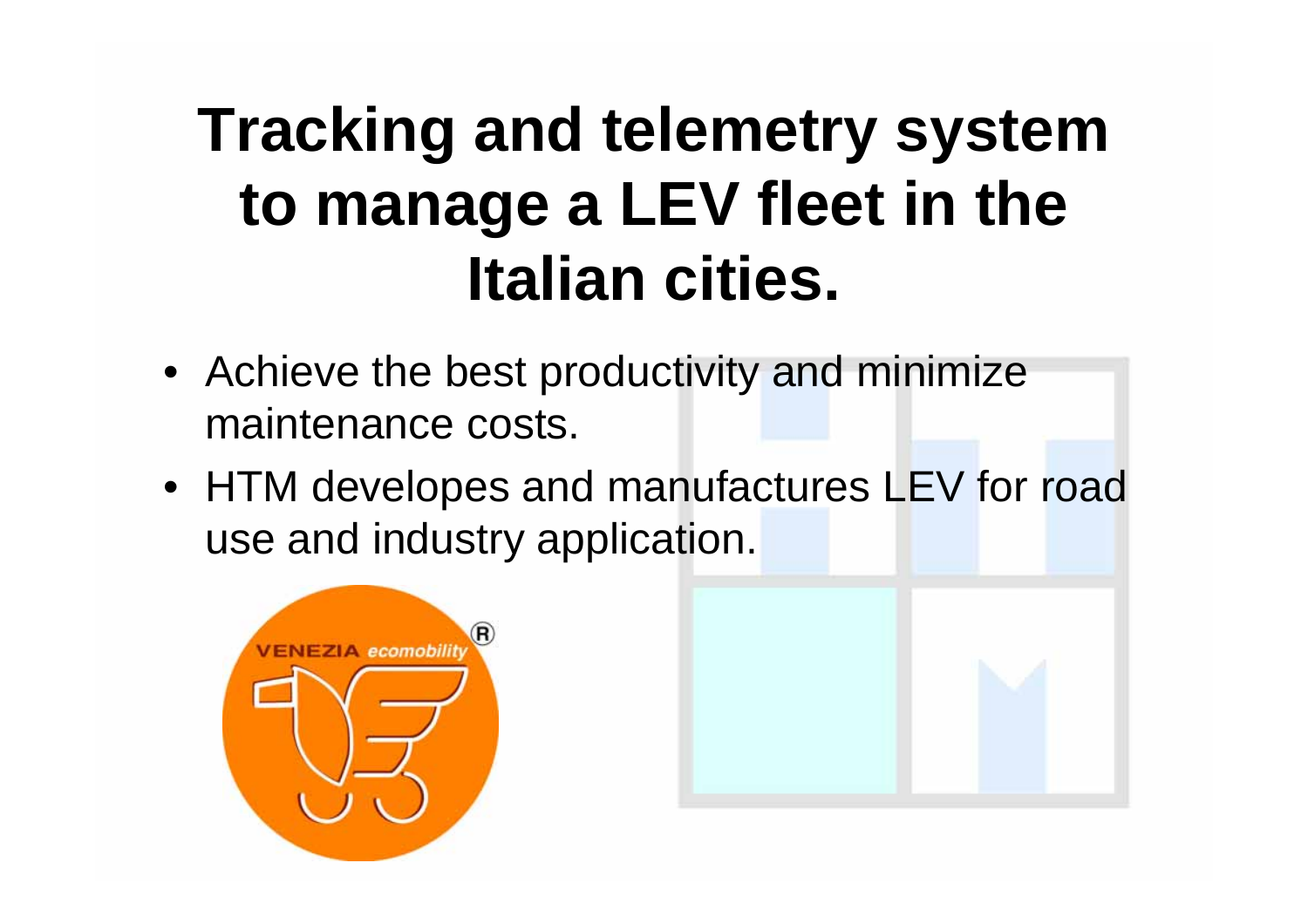

## **Requirements to reach a good result in a fleet management**

- Safety for the users and for the fleet
- One people operational
- Lower energy to move in city center
- Low investement Low maintenance costs
- Real statistic on the customer flux
- Very good visibility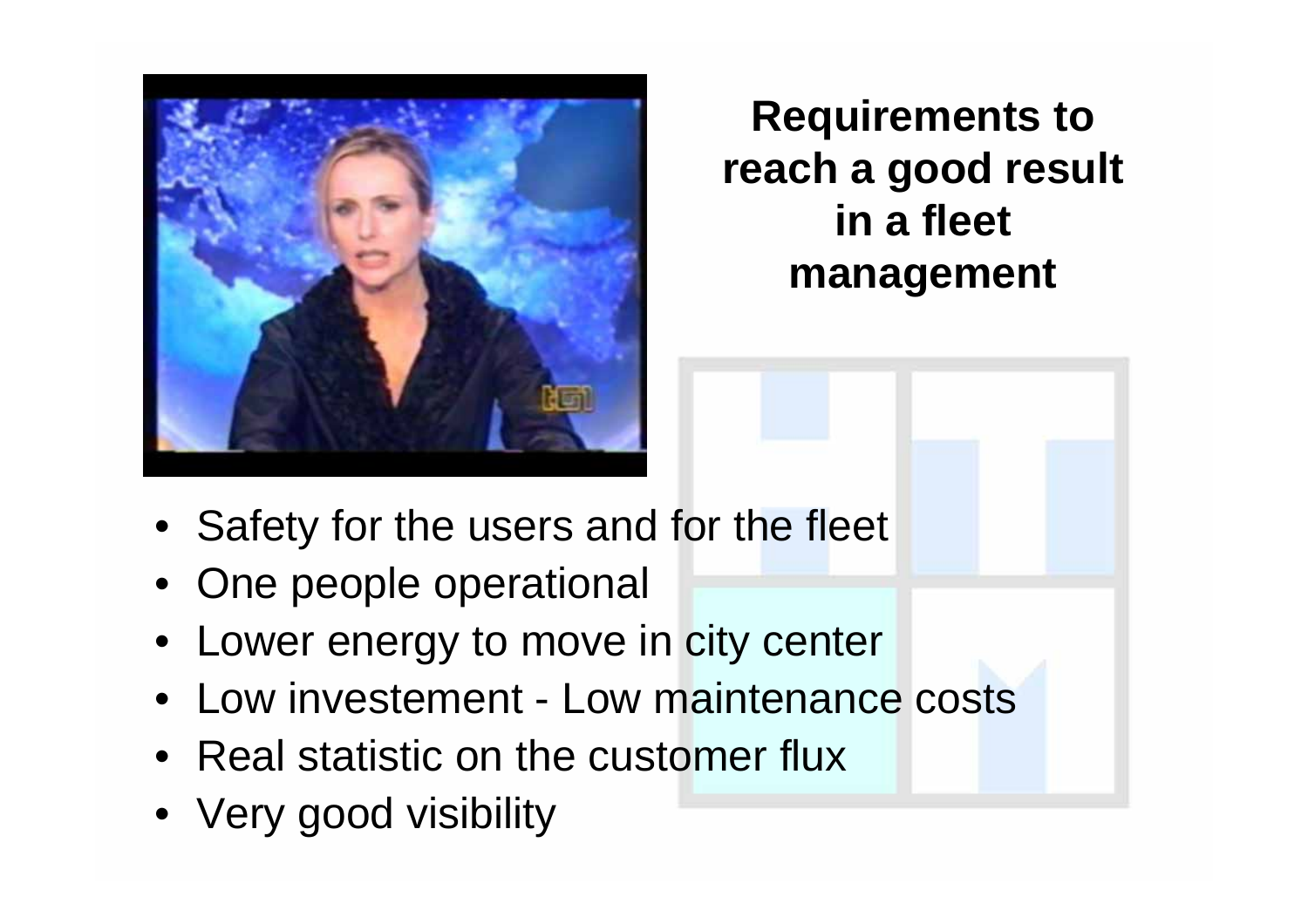

## **Safety for the users and for the fleet**

- •Right dimensions and mass for any vehicle
- •Suggestions from the operator for a more convenient and less dangerous course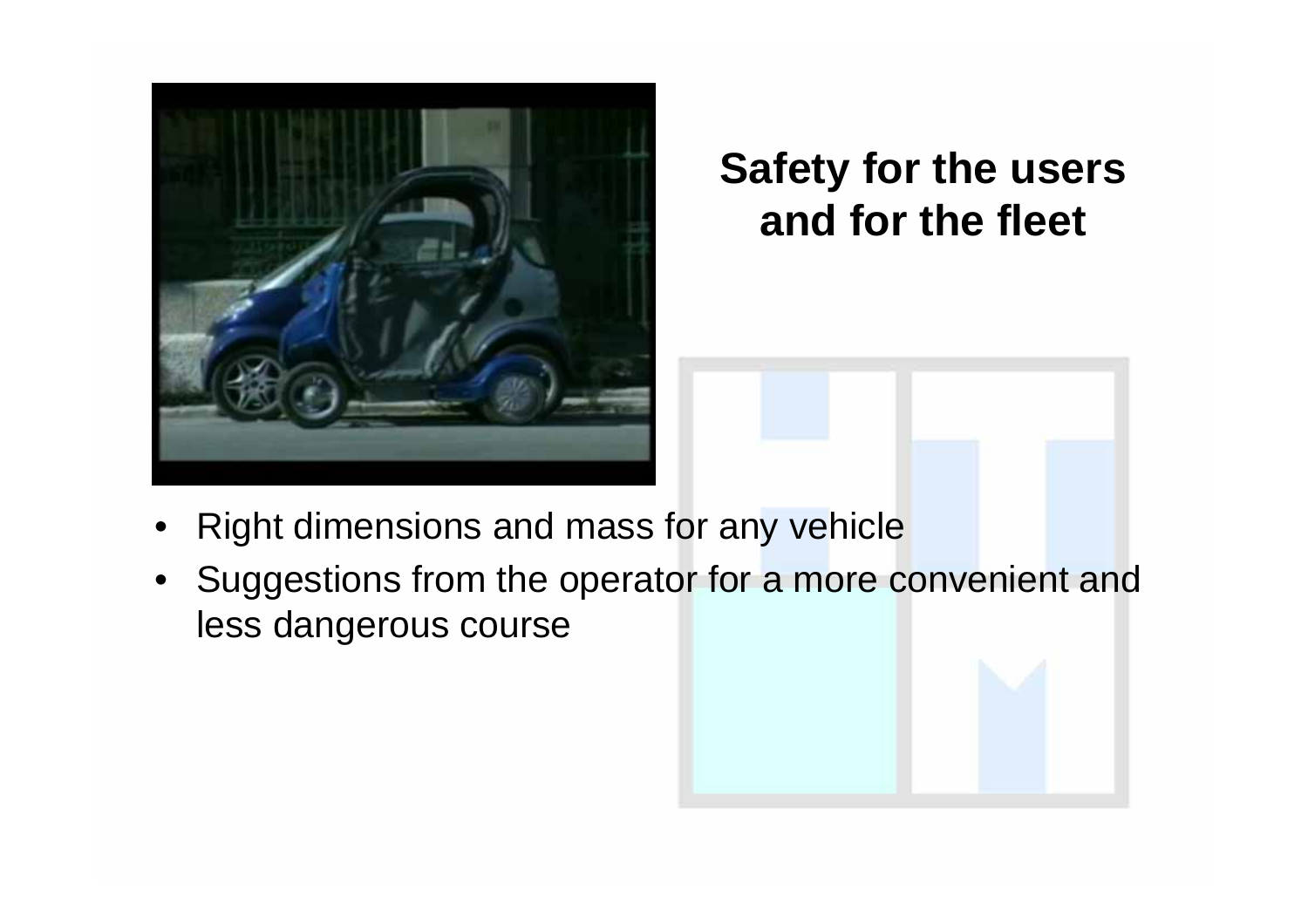

### **One people operational**

- •GPS - GPRS - analog input module
- •RF-ID Identification
- •Booking system
- •Alarm push button
- •Tracking with registration of the trip
- •Status display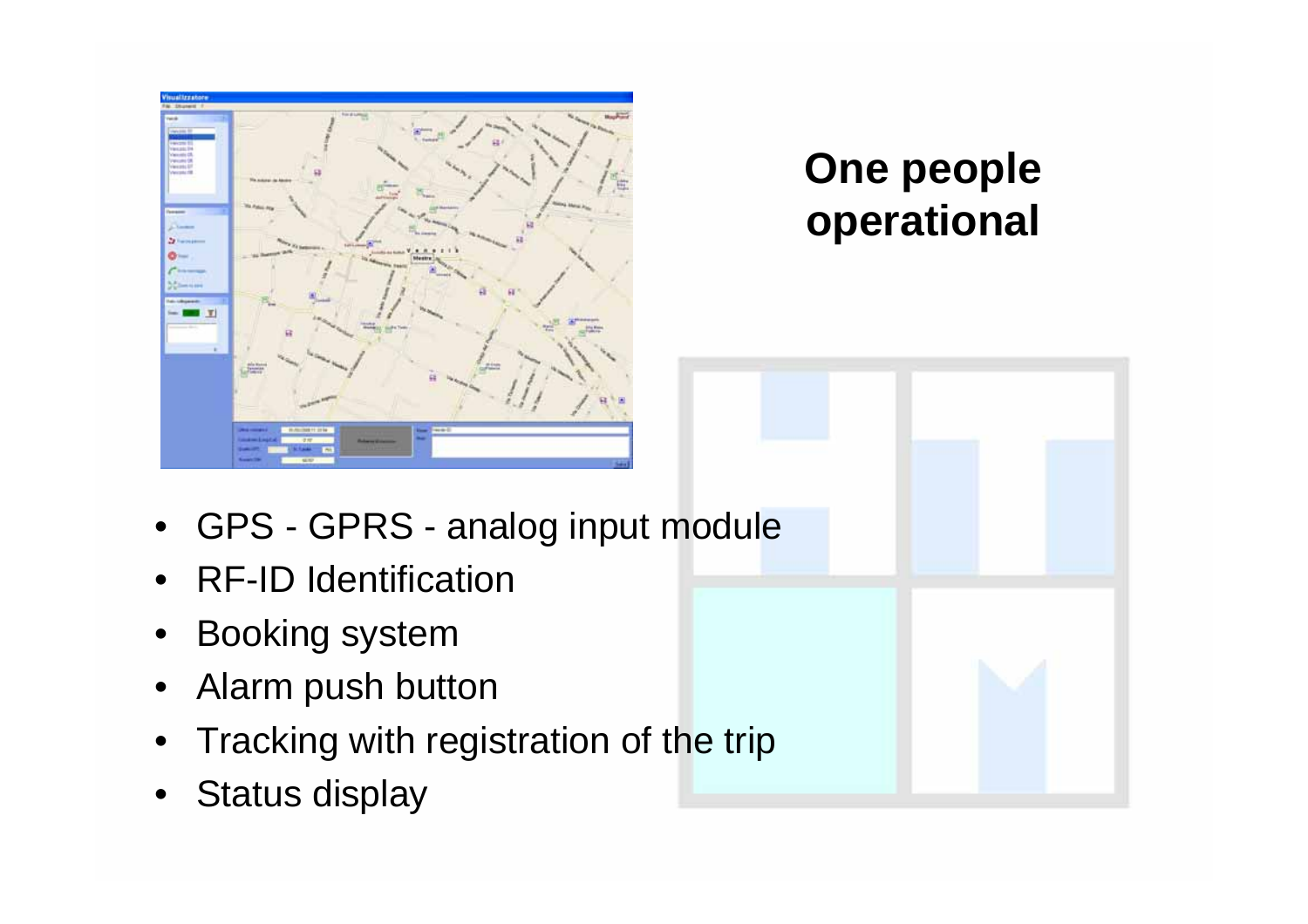

#### **Low energy to move in city center**

- •Best Trip set up
- •City center council facilities = fast movement
- •Net of charging systems in the city center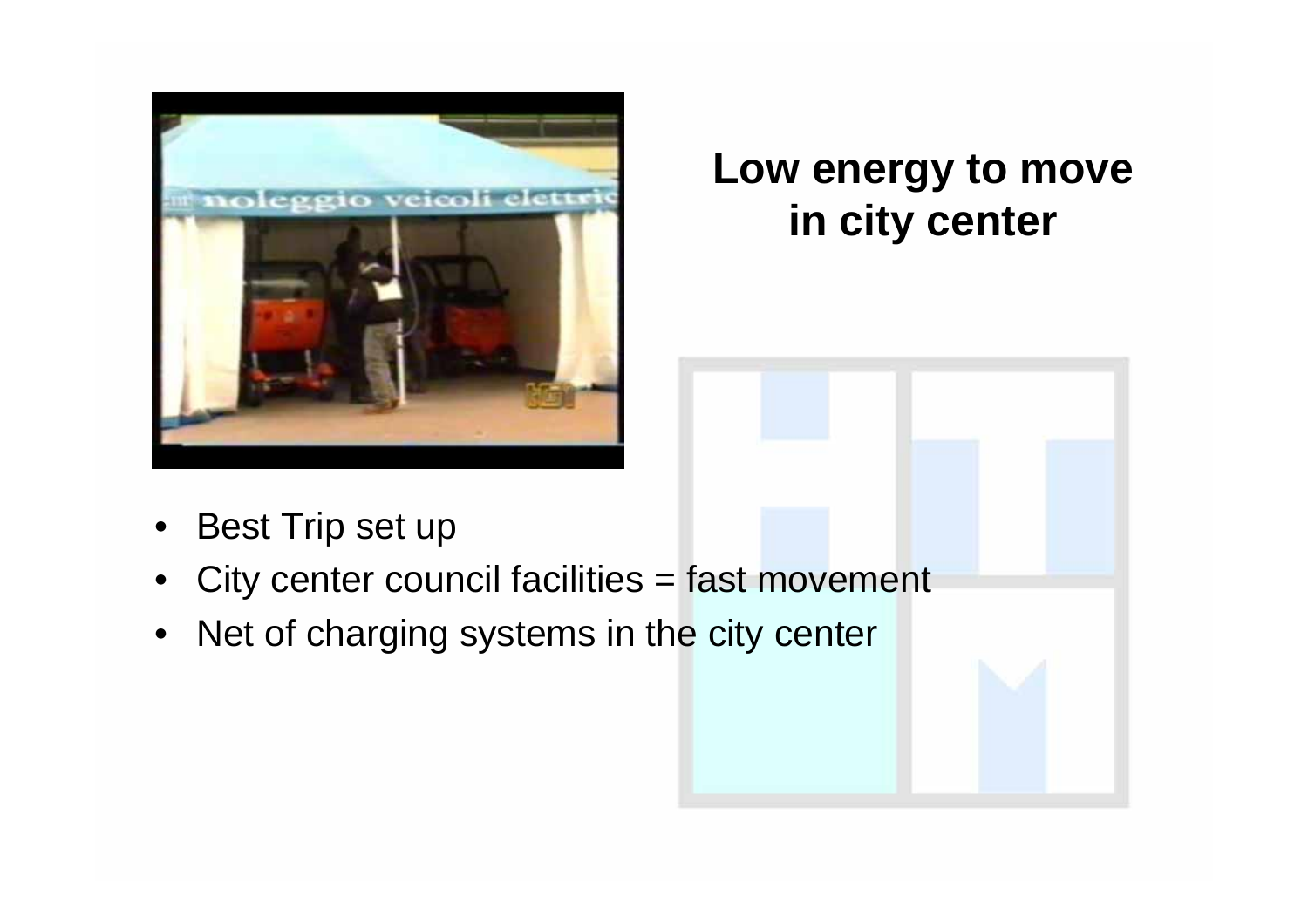

#### **Low investement-Low maintenance costs**

- Cost of the vehicles, cost of the logistic, cost of the park and ride management
- $\bullet$ Just one operator with a trailer for emergency assistance
- $\bullet$ Low cost of the spares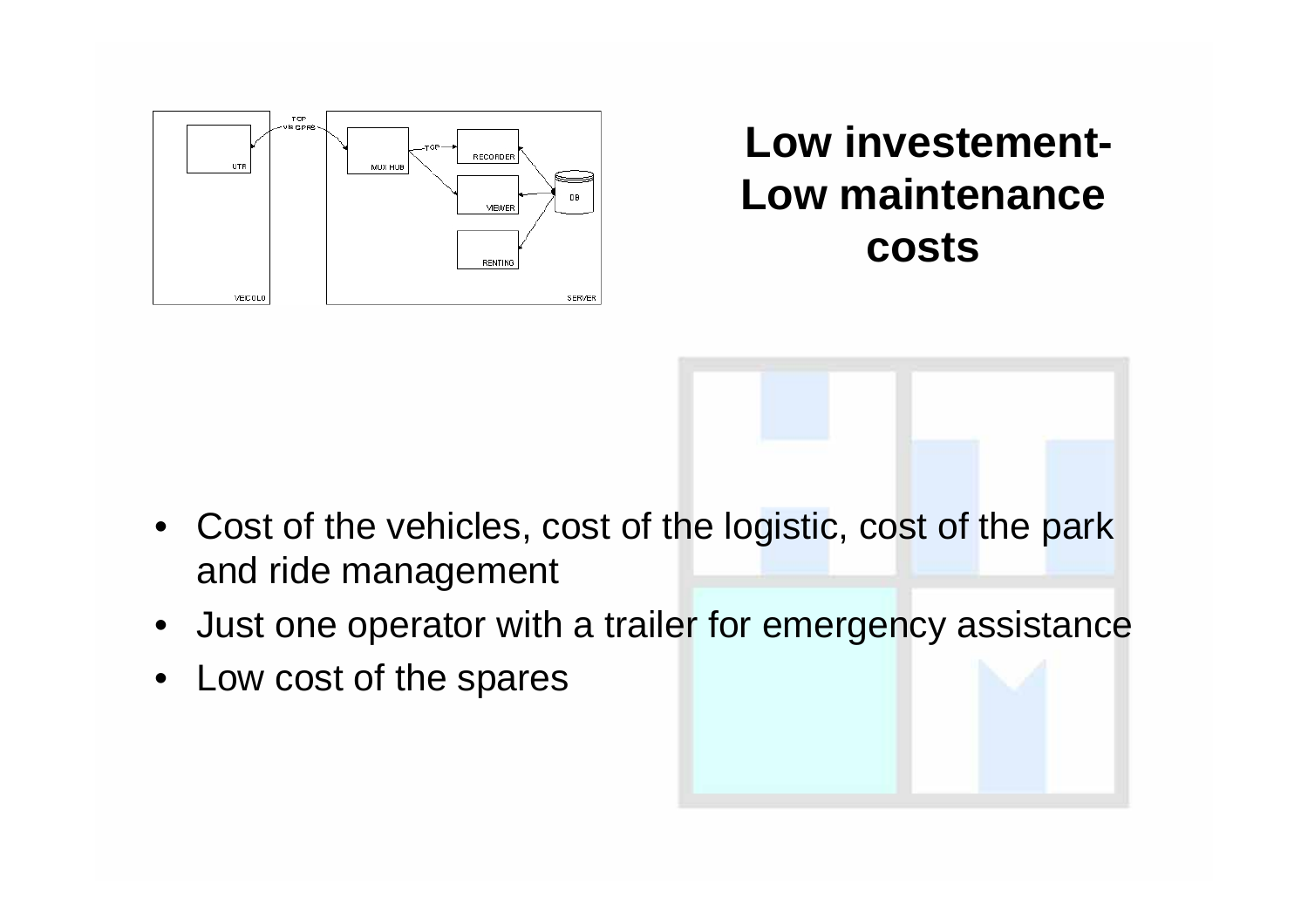

## **Real statistic on the customer flux and report on the people category**

- •Park and ride: 60% of the users, average run, where? When?
- •Local inhabitants: 30%, why?, when?
- •Montly renting: convenience, how to manage?
- •Sponsor opportunities